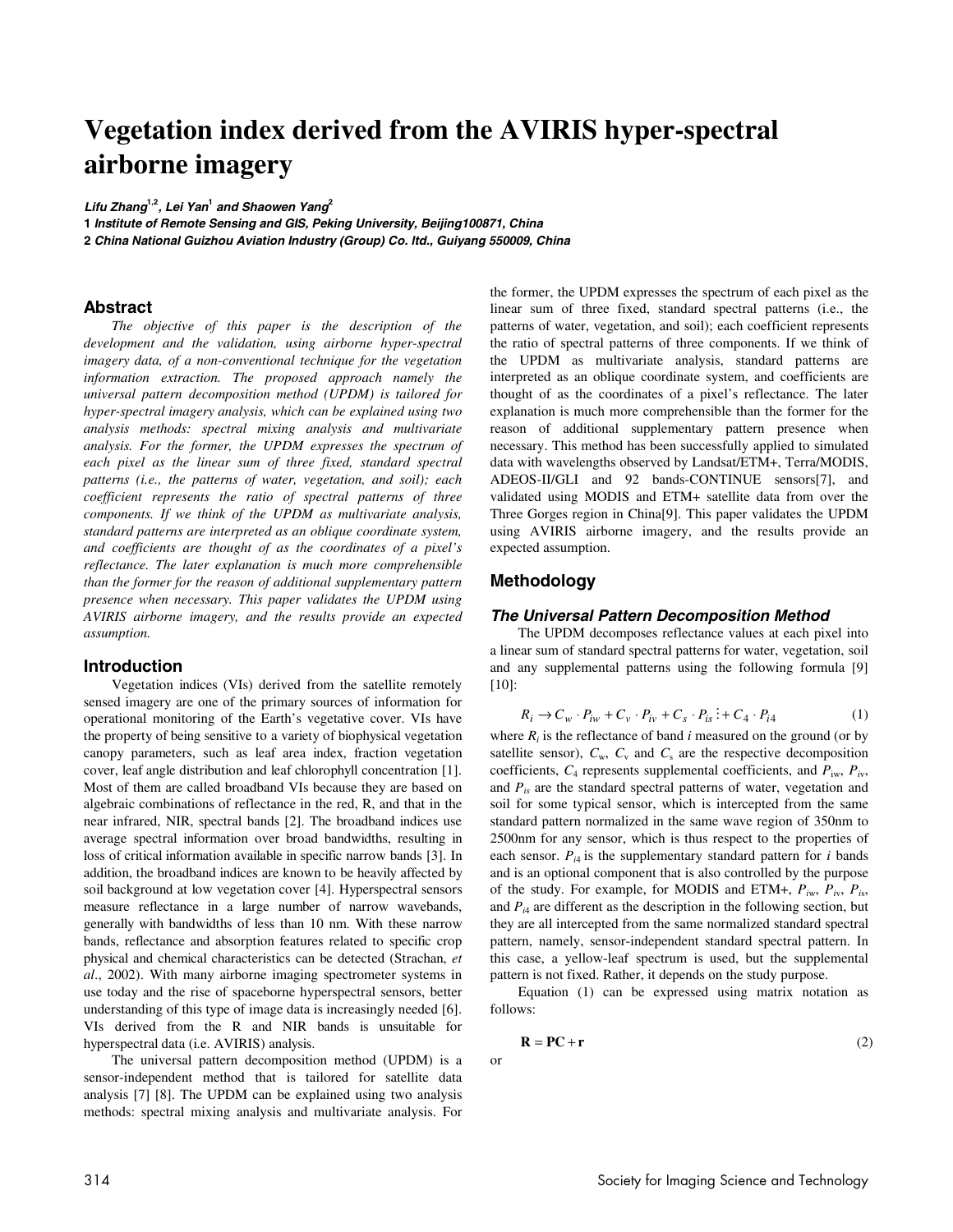$$
\begin{pmatrix} R_1 \\ R_2 \\ \vdots \\ R_n \end{pmatrix} = \begin{pmatrix} P_{1w} & P_{1v} & P_{1s} & P_{14} \\ P_{2w} & P_{2v} & P_{2s} & P_{24} \\ \vdots & \vdots & \vdots & \vdots \\ P_{nw} & P_{nv} & P_{ns} & P_{n4} \end{pmatrix} \begin{pmatrix} C_w \\ C_v \\ C_s \\ C_4 \end{pmatrix} + \begin{pmatrix} r_1 \\ r_2 \\ \vdots \\ r_n \end{pmatrix}
$$
 (3)

where  $\mathbf{R} = [R_1, R_2, ..., R_n]^T$  is the column vector of observations, *n* is the number of spectral bands;  $P = [P_w, P_v, P_s, P_4]$  is the  $n \times 4$ matrix of which the row vector is the standard spectral pattern for band number *n*,  $\mathbf{C} = [C_{w}, C_{v}, C_{s}, C_{4}]^{T}$  is the column vector of UPDM coefficients and **r** is the residual column vector for band *i.* Inverting (2) and minimizing the sum-of-squared-error criterion function yields the unique solution of **C** is

$$
\mathbf{C} = (\mathbf{P}^{\mathrm{T}} \mathbf{P})^{-1} \mathbf{P}^{\mathrm{T}} \mathbf{R} \tag{4}
$$

where **R** is a vector known from satellite data, and **P** is a standard spectral pattern matrix as described above. The spectral pattern matrix is derived from normalized standard spectral patterns of water, vegetation, soil, and supplementary data, which in this case is yellow leaf [9].

## **Vegetation Index Computation**

We have developed a new vegetation index that was based on a universal pattern decomposition method (VIUPD) [11]. The new vegetation index was normalized by total reflectance or total brightness to minimize shadow effects and obtain stable values. The index is a function of the linear combination of the pattern decomposition coefficients. The formula is given as follows:

$$
VIUPD = \frac{(C_{\rm v} - a \times C_{\rm s} - C_4)}{C_{\rm w} + C_{\rm v} + C_{\rm s}}\tag{5}
$$

where ( $C_w + C_v + C_s$ ) represents the sum of total reflectance, even an supplementary pattern is included, since the integrated value of  $\int r_4(\lambda) d\lambda$  equal zero [11], and *a* is the coefficient of standard soil pattern coefficients. The  $C<sub>s</sub>$  term in the numerator is a correction term for dead vegetation, because the spectral pattern for dead vegetation contains a small portion of the vegetation pattern. We determined parameter *a* so that the average VIUPD value for dead vegetation equals zero. For standard vegetation, the VIUPD value



**Figure 1**. Flowchart of vegetation index computation

equals 1. In this case, the value of *a* is 0.10.

Figure 1 schematically shows the step of vegetation index computation. Remotely sensed digital number (DN) was firstly converted to radiance value, and then by using formula (4) and (5), vegetation index imagery was obtained.

In this study, we used the same water, vegetation, and soil standard spectral patterns. Figure 2 shows the normalized standard patterns of soil, water, vegetation, and the supplementary pattern. In the UPDM, however, we converted an uninterrupted spectral wavelength range from 350 to 2,500 nm, excluding regions of strong atmospheric absorption. Therefore, the total number of bands equaled 1,260. When the UPDM approach applies on AVIRIS data, we intercept the normalized standard patterns values correspond to AVIRIS sensor band center position, the matrix **P** then are obtained. Since some of AVIRIS band have zero signal values, the finally band number for AVIRIS is 123, thus  $P = [P_w, P_v,$  $P_s$ ,  $P_4$ ] is the 123  $\times$  4 matrix vector.



**Figure 2**. Normalized standard patterns of soil, water, vegetation, and the supplementary pattern. This figure shows the normalized values of the standard spectral patterns of water, vegetation, and soil used for vegetation index computation; the supplementary standard pattern represents a yellow leaf.

# **Data Used in This Test**

AVIRIS is an acronym for the Airborne Visible InfraRed Imaging Spectrometer. The AVIRIS instrument contains 224 different detectors, each with a wavelength sensitive range (also known as spectral bandwidth) of approximately 10 nanometers, allowing it to cover the entire range between 380 nm and 2500 nm [12].The AVIRIS Standard Data Products was downloaded from Jet Propulsion Laboratory website [12]. This data was acquired over the Moffett Field, with vegetation, urban and water included. The measurements data (DN) was converted to ground reflectance data with proper calibration and correction for atmospheric effects. Figure 3 shows the selected region of AVIRIS reflectance imagery.



**Figure 3**. Original AVIRIS reflectance imagery